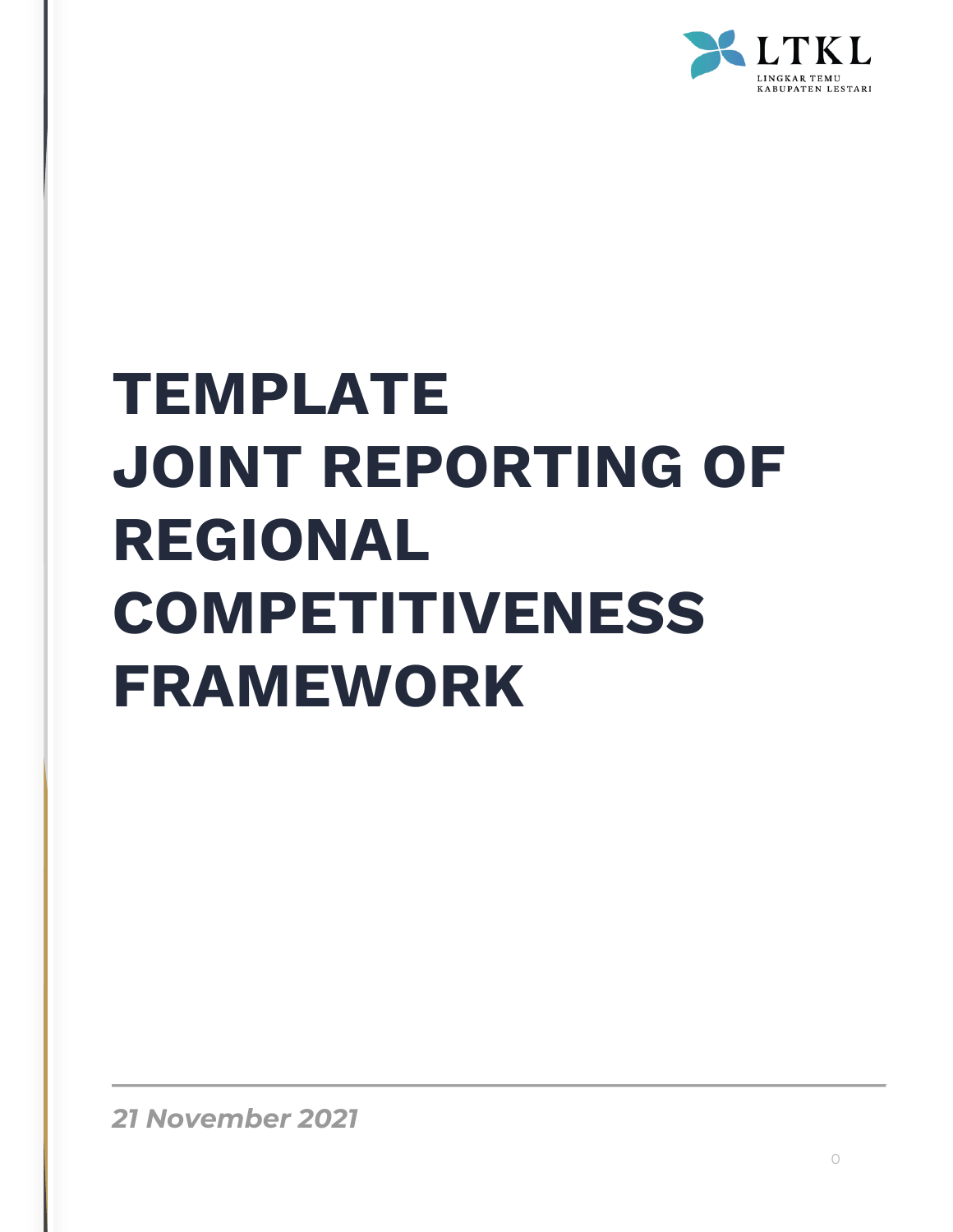

## **Content**

## **ACRONYMS**

#### **ACKNOWLEDGMENT**

#### **EXECUTIVE SUMMARY**

#### **BACKGROUND**

REGIONAL COMPETITIVENESS FRAMEWORK (KDSD) ALIGNMENT & LINKAGES WITH NATIONAL POLICIES

## **PROCESS & METHODOLOGY**

CO-CREATION PROCESS METHODOLOGY MILESTONES/TIMELINE

## **OVERVIEW OF PROGRESS TO SUSTAINABILITY**

DISTRICT SUSTAINABILITY COMMITMENT KEY POLICY/PROGRAM HIGHLIGHT

## **PROGRESS TO SUSTAINABILITY**

PLANNING & GOAL SETTING KEY RESULTS ECONOMIC RESILIENCE KEY RESULTS SOCIAL RESILIENCE KEY RESULTS ENVIRONMENTAL & NATURAL RESOURCES KEY RESULTS INCENTIVES KEY RESULTS MULTI-STAKEHOLDER COLLABORATION

#### **OPPORTUNITIES & CHALLENGES**

#### **REFERENCES**

**ANNEX**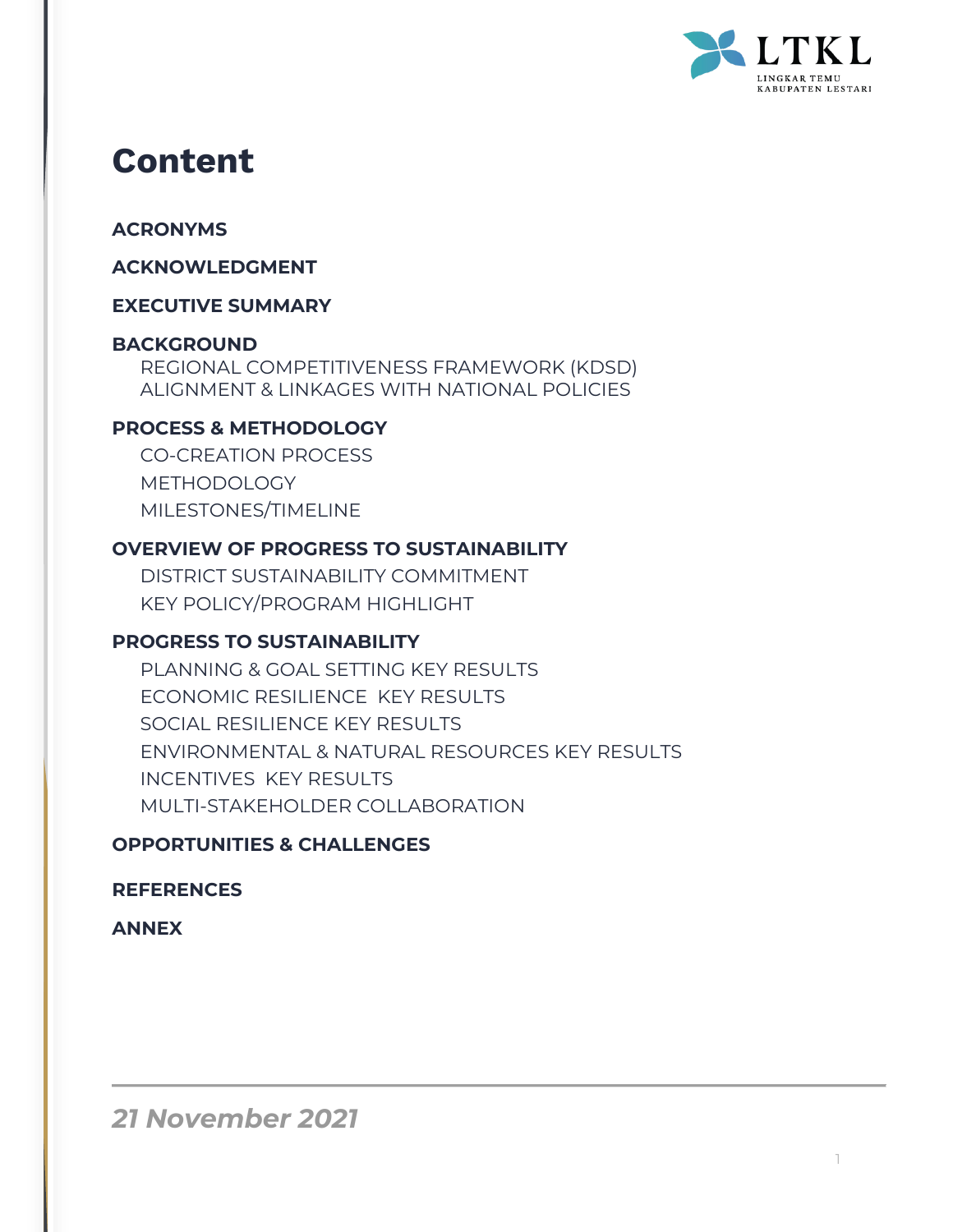

## **ACKNOWLEDGMENT**

Detailed information on the authors and stakeholders/organization supporting the Regional Competitiveness Framework (KDSD) process at the district. All the people and organizations involved in the KDSD Core and Working Teams will be recognized here.

## **BACKGROUND**

*[joint reporting information/importance in the realm of reporting about sustainability]* 

## **Regional Competitiveness Framework (KDSD)**

[Brief information about Regional Competitiveness Framework](https://www.kabupatenlestari.org/dokumen/kerangka-daya-saing-daerah-kdsd-booklet-eng/)

## **Alignment & Linkages With National Policies**

Brief information about the alignment of KDSD with national policies and reporting requirements

*[detail information on the alignment with One Data Policy, SDGs, Low Carbon Development Indonesia (LCDI), a mandatory report from Ministry of Home Affairs e.g. LPPD, and relevant policies on agriculture or commodities sectors related to reporting mechanism]*

## **PROCESS & METHODOLOGY**

According to the KDSD process in the district, this section will explain:

(i) **KDSD Co-Creation Process** including key elements of KDSD implementation process e.g. government commitment

*[Detailed information on how KDSD indicators were summarized from national and global frameworks as a mechanism to measure sustainability impact in the jurisdiction. Including alignment and indicator co-creation, public consultation, MoV agreement, and implementation in the district]*

(ii) **Methodology**: Process of how the data was collected, who was involved, and how analysis was done

*[Detailed information on district's commitment to implement KDSD including baseline data collection, capacity building and technical assistance for KDSD Working Team, data improvement, and generating the KDSD Joint Report.]*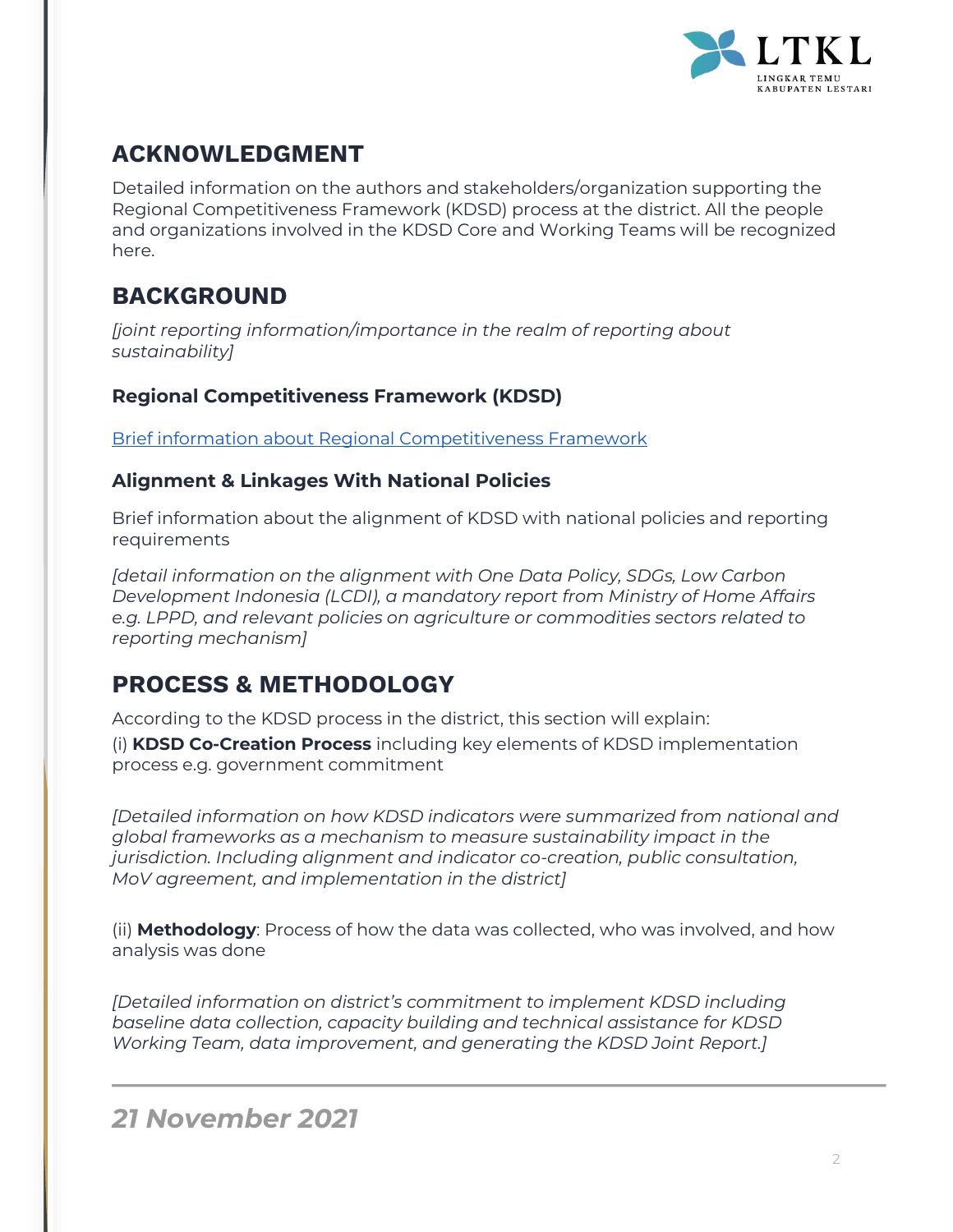

(iii) **Milestones / Timeline** of KDSD implementation process (specific activities or process at district)

*[Detailed information on the implementation process of KDSD in the district, specifying important milestones such as KDSD Team Formation, data collection timeline, and monitoring process]*

## **OVERVIEW OF PROGRESS TO SUSTAINABILITY**

This section will focus on summarizing sustainability progress of the district based on KDSD indicators to provide an overview.

Section will include a brief discussion on data availability along the KDSD indicators across the 5 aspects (percentage) and a visual (chart/diagram) summarizing this

## **District Sustainability Commitment**

This section will describe district commitments related to sustainability.

*[detailed information on district sustainability commitments; including mandates from national or provincial level, and specific commitments and/or issues in the district. This section can use the 'Pledges & Commitments' part from the district's Jurisdictional Profile, with deeper explanation and measured impact.]*

## **Innovation Highlight** *(insert name of district policy/program***)**

This section will explore one key policy or program in the district that is having high levels of impact or furthering the sustainability efforts.

*[detailed information one key sustainability policy/program in the district, preferably one with multi stakeholders involvement and with high impact and a wide variety of beneficiaries. This section can use the 'Spotlights of Innovation' part from the district's Jurisdictional Profile, with deeper explanation and measured impact.*

*For Example: Sintang District can showcase its Sintang Lestari Action Plan in this section, same with their Jurisdictional Profile, with additional information on most recent development and milestones (e.g. integration into RPJMD, monitoring & evaluation results, etc.]*

## **PROGRESS TO SUSTAINABILITY**

**Key Results**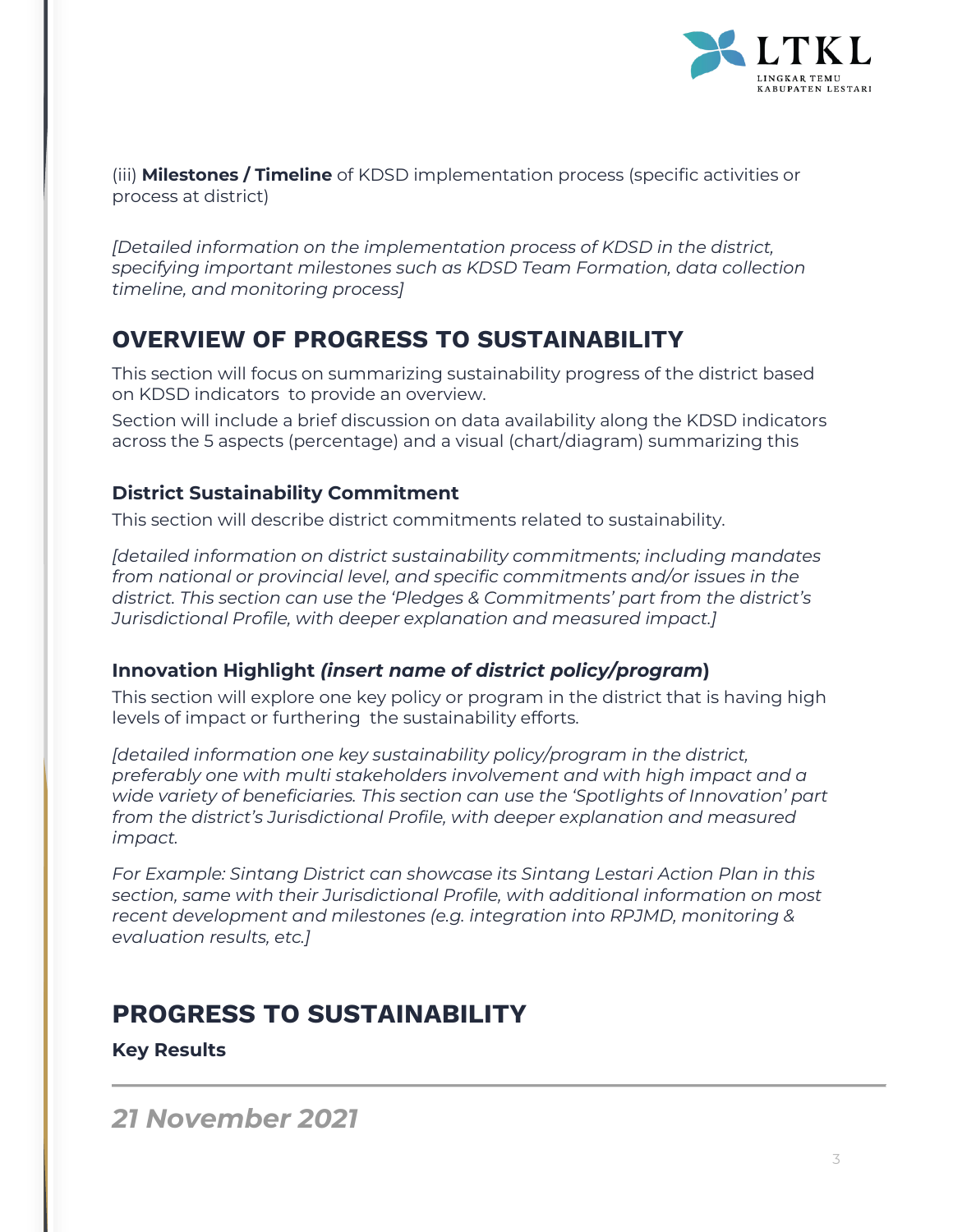

This section will explore the key results of KDSD indicators for each of the 5 aspects

- 1. Planning & goal Setting
- 2. Economic Resilience
- 3. Social Resilience
- 4. Environmental & Natural Resources Management
- 5. Incentives

*[Information on the overall data collection status and summary of results on each indicator.*

*Example:*



*Planning & Goal Setting: 89,8%*

- *District's Regional Medium-Term Planning document has incorporated Strategic Environmental Assessment (SEA) and is also aligned with National and Provincial Medium-Term Planning document*
- *District xx is currently synergizing the RPJMD/RPJP with the Greenhouse Gases Regional Action Plan (RAD-GRK). The priority sectors in the RAD-GRK are forestry and peatlands as well as agriculture.*
- *The results of the Sustainable Development Goals study show that of the 17 Goals, xxx SDG targets have been accommodated under the RPJMD.*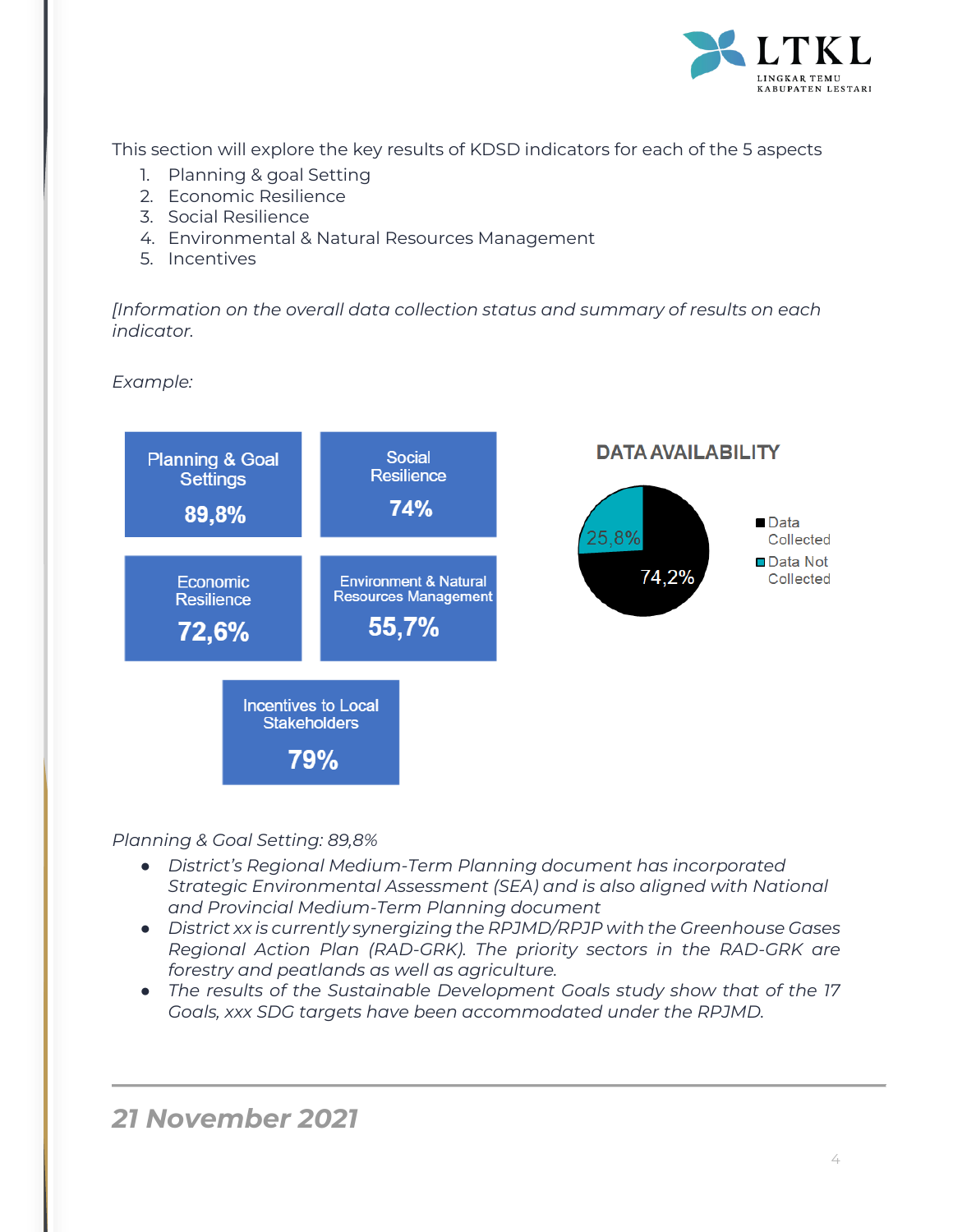

● *Regional progress reports under the SDGs are currently/have not been reported by Regional Organizations/Agencies and other institutions within the district.*

#### **Multistakeholder Collaborations**

This section will discuss the contributions and collaborations of various stakeholders in making progress toward sustainability in the district. Will also explore any existing multistakeholder forums and their roles in the district.

*[detail information on various multistakeholders collaborations in the district, including joint program, collaborative funding, partnership, etc. This section is a further elaboration of 'Key Intervention' part in the Jurisdictional Profile, portraying a more detailed information of the goals of each program, progress and achievements to date, and division of contribution of the stakeholders]*

**KEY INTERVENTIONS** X DISINCENTIVES E ENABLING MEASURES & INCENTIVES ORGANIZATION(S) IMPI EMENTING **FUNDING INTERVENTION & FOCUS BENEFICIARIES Community-Based Economic Development and** 目 digenous Peoples **Empowerment Program (P2EMAS) DISTRICT** oowerment Program (P2EMAS)<br>sinable income diversification program to reduce the dependence of LC/IP on<br>oil & rubber (currently in 14 villages) **DISTRICT PUBLIC<sup>1</sup>** (IP), Local Communities  $uci$ **Encouraging Community-Based Natural Resources** 目鱼 (Protected Lake) Management Initiatives Lake Management<br>Units (LPD), LC -<br>Environment-based economic development by involving LC around 10 prioritized lak<br>for concentation: support Sintaga's KEE plan **Encouraging Sustainable Plantation Management** EI Q District government, Private businesses, LC,<br>IP, Independent farmers PUBLIC<sup>3</sup><br>OTHER<sup>1</sup> **PROFIT** Designation of High Conservation Value (HCV) Areas 目 DISTRICT PUBLIC<sup>2,</sup><br>INTERNATIONAL<br>NON-PROFIT<sup>9</sup>  $IPIC$ 

*Illustration of 'Key Intervention' section in Jurisdictional Profile*

1 District Revenue and Expenditure Budget (APBD). 2 District Development Planning Agency (Bap peda). 3 District Department of Agriculture and Plantation (Disbun). 4 District Department of Food Secur and Fisheries (DKPP). 5 District Department of Trade, Cooperatives and SME (Disperindagkop). 6 National Ministry of Marine Affairs and Fisheries (KKP). 7 Provincial Department of Marine and Fisheries-West Kalimantan (DKP). 8 District Department of Environment (DLH). 9 WWF Indonesia. 10 Sintang Freshwater Care (SFC). 11 Rainforest Alliance. 12 UNDP-GEF. 13 FOKSBI Sintang.

## **OPPORTUNITIES & CHALLENGES**

This section will explore challenges and opportunities to boost sustainability in the district. This will be in relation (but not limited) to: a. Sustainability progress in the jurisdiction, b. MRV process, c. Collaboration & partnerships, d. Missing data and data gaps.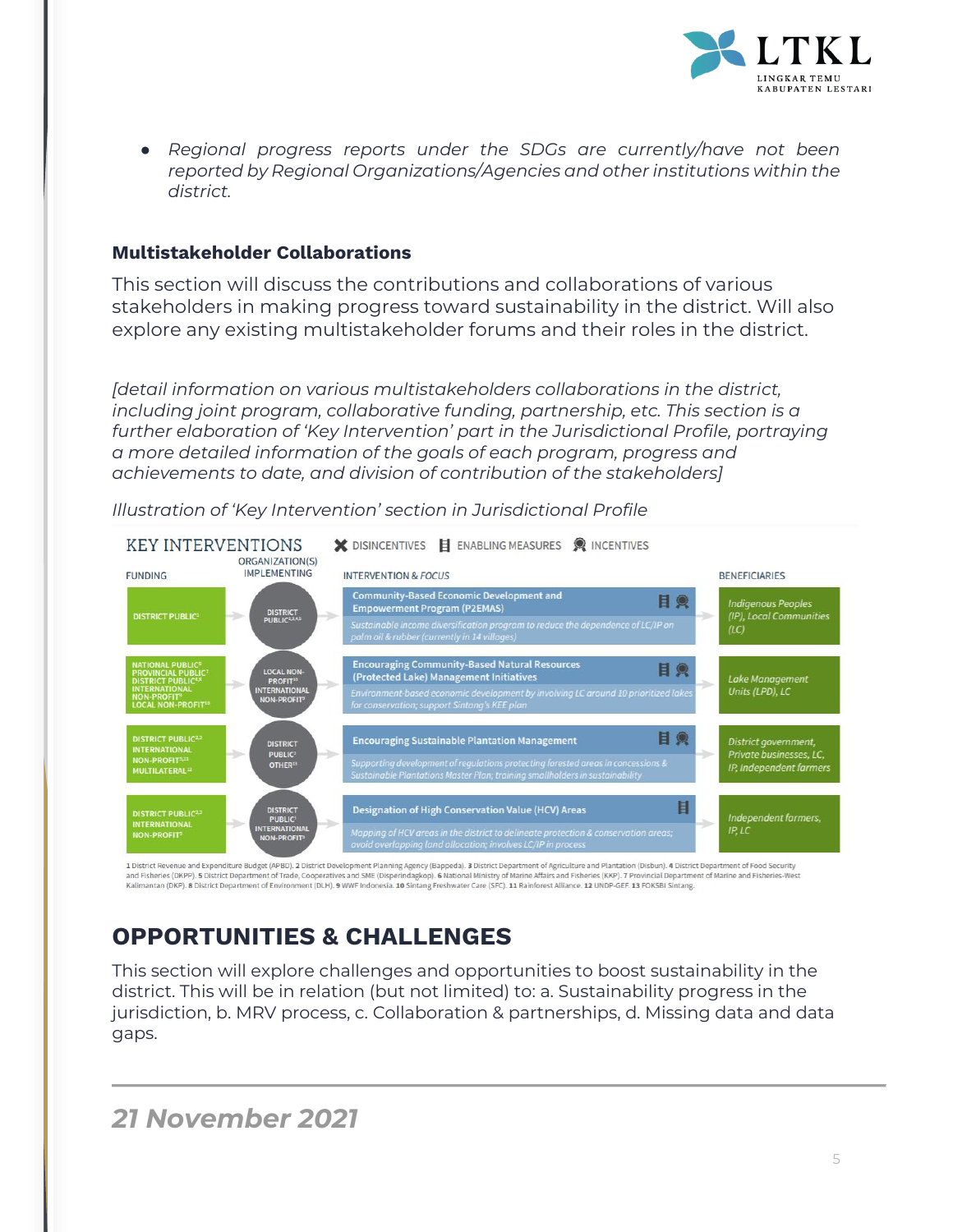

## [Example:

Challenges

• Insufficient marketing efforts for investment potential & opportunities in the district

## Opportunity

• Existing regulations & multistakeholder forums in the district provides pathways to collaborate & achieve sustainable development]

## **REFERENCES**

List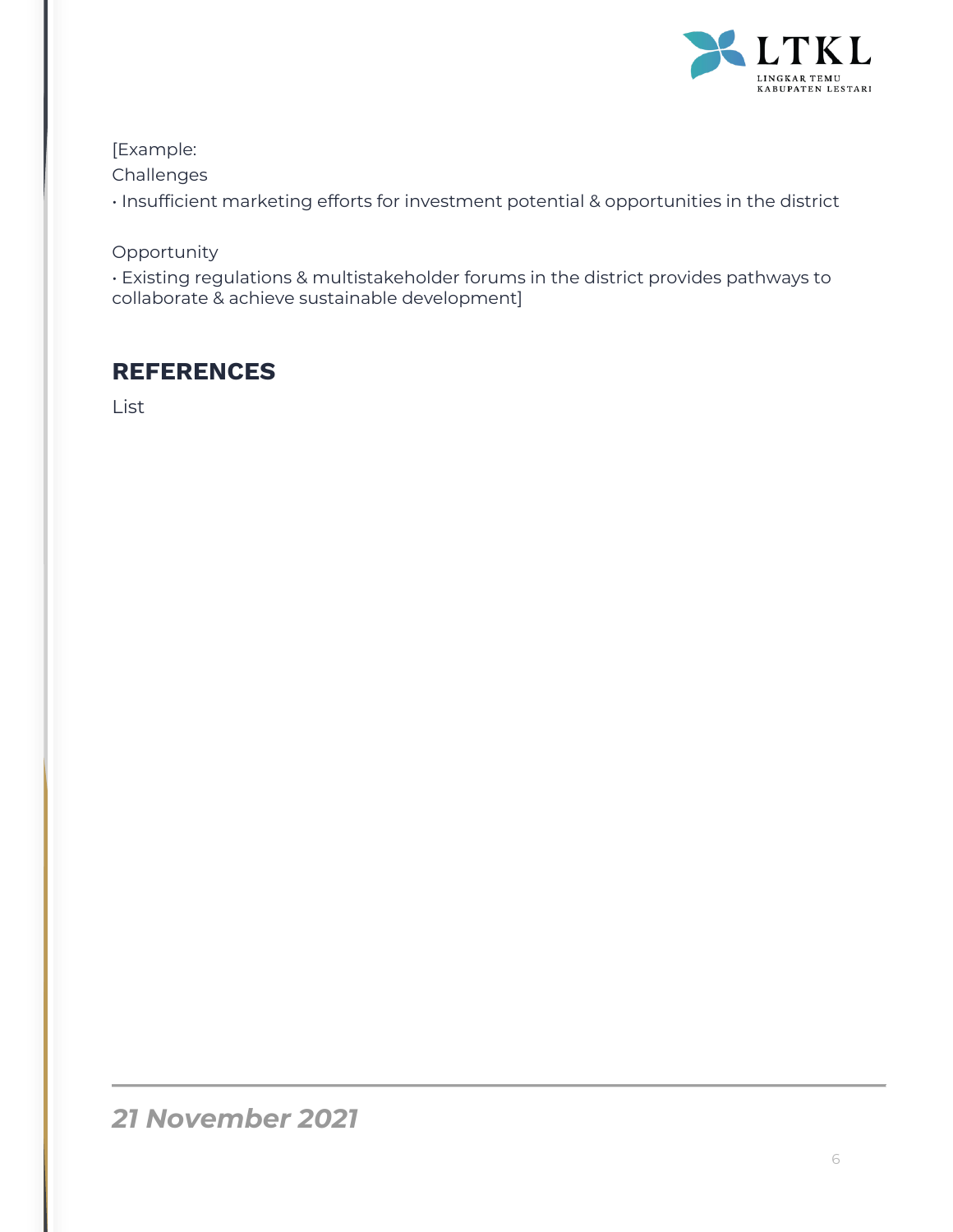

## **ANNEX**

● Summary list of KDSD Indicators

*[Example]*

| Aspect                               | Indicator                                                                                                                                                        | Sub-Indicator                                                                                                                                                                                                                                                                                                                                                                                                                                                                                                                                                                                                                                                                                                                                               |  |
|--------------------------------------|------------------------------------------------------------------------------------------------------------------------------------------------------------------|-------------------------------------------------------------------------------------------------------------------------------------------------------------------------------------------------------------------------------------------------------------------------------------------------------------------------------------------------------------------------------------------------------------------------------------------------------------------------------------------------------------------------------------------------------------------------------------------------------------------------------------------------------------------------------------------------------------------------------------------------------------|--|
| Aspect Planning and Goals<br>Setting | Indicator 1<br>Regional development plans<br>that support the<br>achievement of sustainable<br>development goals and<br>reduction of greenhouse gas<br>emissions | 1.1 Drafting compliance of<br>the District RPJMD/RPJP<br>based on Strategic<br><b>Environmental Assessment</b><br>(KLHS)<br>1.2. Synergism compliance<br>of RPJMD with RPJMN,<br>Province RPJMD, District<br>RPJP and RKPDes<br>1.3 Drafting compliance of<br>the District RPJMD/RPJP to<br>integrate Environmental<br>Protection and<br>Management Plan(RPPLH)<br>1.4 Adoption compliance<br>RPJMD/RPJP Kabupaten<br>with government agencies<br>in the strategic plan and the<br>working plan.<br>1.5. Synergism compliance<br>District RPJMD/RPJP with<br>regional action plans for<br>reducing greenhouse gas<br>emissions<br>1.6 RPJMD/RPJP District<br>compliance explains about<br>target plan for achieving the<br>Sustainable Development<br>Goals |  |
|                                      |                                                                                                                                                                  |                                                                                                                                                                                                                                                                                                                                                                                                                                                                                                                                                                                                                                                                                                                                                             |  |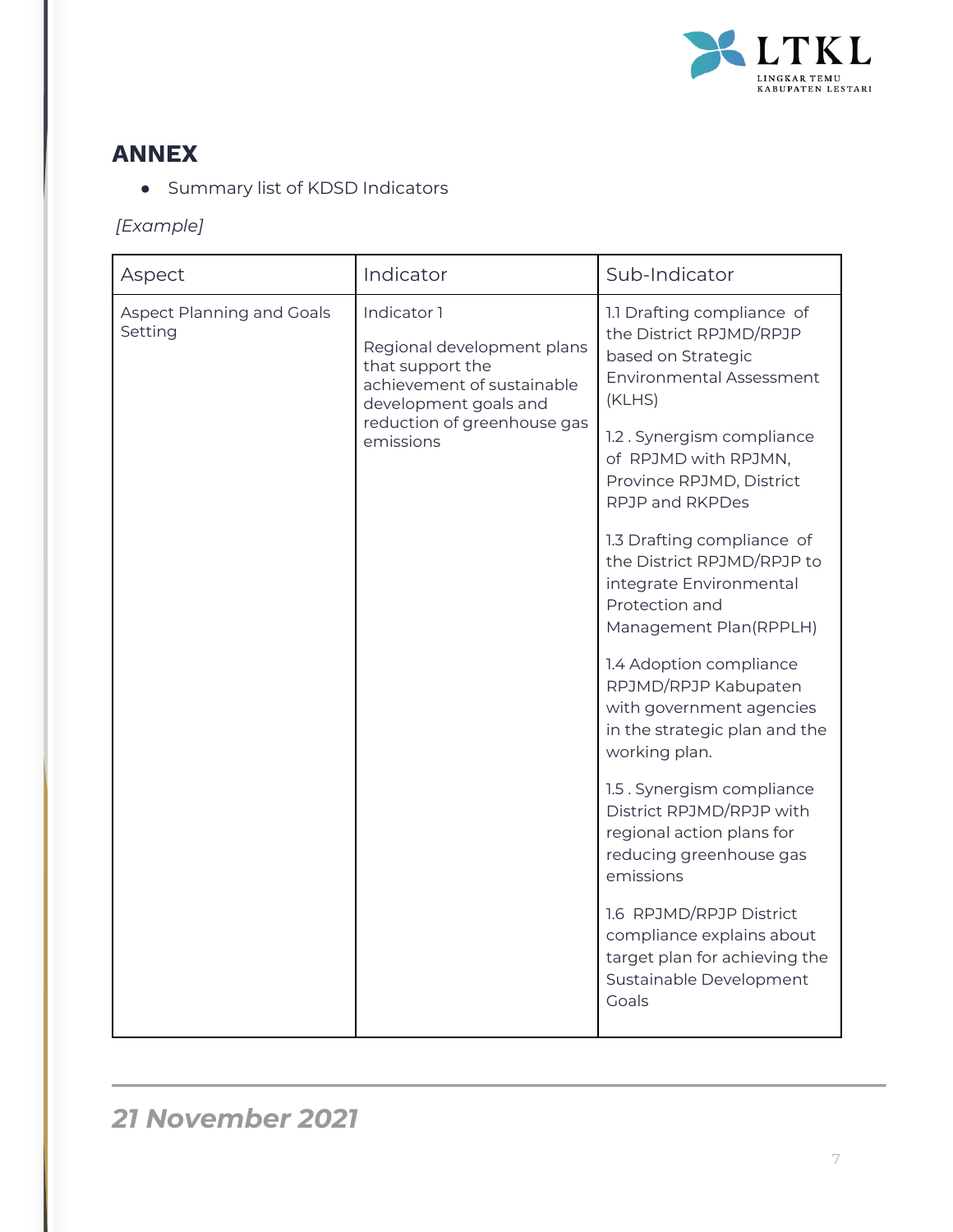

| Indicator 2<br>Regional action plans that<br>support the fulfillment of the                                                                                                                                | 2.1 Availability of policies<br>and/or economic plans in<br>line with the Sustainable                                                                                                            |  |
|------------------------------------------------------------------------------------------------------------------------------------------------------------------------------------------------------------|--------------------------------------------------------------------------------------------------------------------------------------------------------------------------------------------------|--|
| Sustainable Development<br>Goals and regional<br>Greenhouse Gas emission<br>reductions that support the<br>fulfillment of sustainable<br>development goals and<br>reduction of greenhouse gas<br>emissions | Development Targets at the<br>district level<br>2.2. Availability of technical<br>capacity building plans for<br><b>ASN within local</b><br>government in<br>implementing the district<br>vision |  |
|                                                                                                                                                                                                            | 2.3 Environmentally friendly<br>standardization in<br>government and public<br>spaces (Standar Pelayanan<br>Masyarakat pada Fasilitas<br>Publik/SPM-FP)                                          |  |
|                                                                                                                                                                                                            | 2.4 Availability of waste<br>management mechanisms;<br>includes rules for limiting<br>the use of plastic waste,<br>utilization of waste &<br>recycling of waste                                  |  |
|                                                                                                                                                                                                            | 2.5. Availability of major<br>disaster mitigation and<br>contingency plans (forest<br>fires, droughts, floods, etc.)                                                                             |  |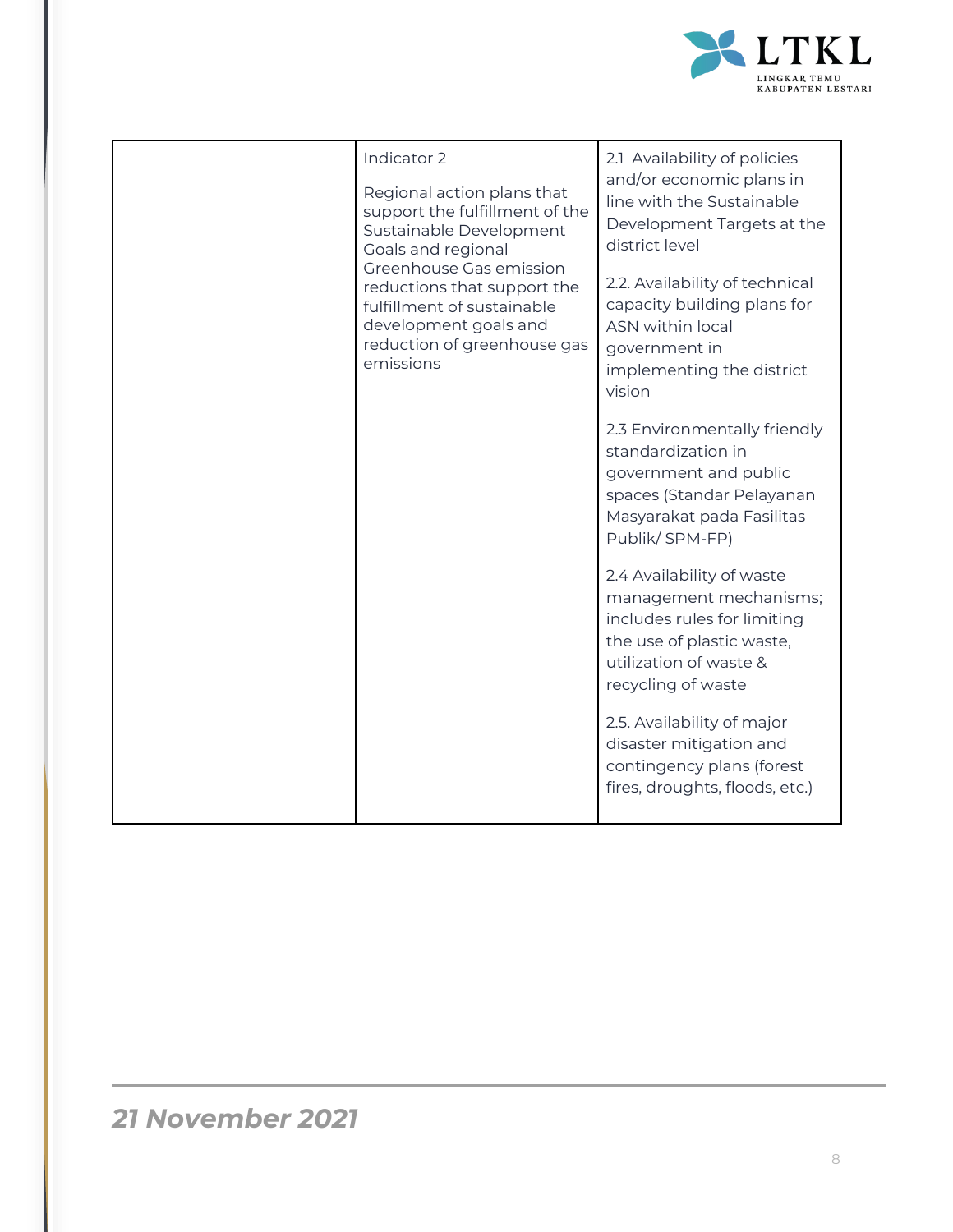

| Indikator 3<br>Regional spatial plans that<br>support the achievement of<br>the Sustainable<br>Development Goals            | 3.1. RTRWK compliance<br>based on KLHS<br>3.2. Synergism compliance<br><b>RTRWK with Province</b><br>RTRW, Island and National<br>3.3. District compliance to<br>using One Map policy in<br>structuring land-use permits<br><b>RTRWK</b><br>3.4. Availability of geospatial<br>information according to the<br>One Map policy, including<br>land use, as an<br>implementation guide of the<br><b>RTRWK</b><br>3.5. RTRWK synergism with<br>Regional Action Plans for<br>Reducing Greenhouse Gas<br><b>Emissions (RADGRK)</b><br>3.6. Availability of Detailed<br>Spatial Plan (RDTR) Strategic<br>Areas for appropriate<br>environmental strategic<br>areas based on KLHS |
|-----------------------------------------------------------------------------------------------------------------------------|---------------------------------------------------------------------------------------------------------------------------------------------------------------------------------------------------------------------------------------------------------------------------------------------------------------------------------------------------------------------------------------------------------------------------------------------------------------------------------------------------------------------------------------------------------------------------------------------------------------------------------------------------------------------------|
|                                                                                                                             |                                                                                                                                                                                                                                                                                                                                                                                                                                                                                                                                                                                                                                                                           |
| Indicator 4<br>Availability of space for<br>public involvement in<br>regional development<br>planning and<br>implementation | 4.1. Compliance with<br>Musrenbang management<br>at the village, sub-district<br>and district levels; including<br>the active involvement of<br>community forums,<br>development partners<br>(CSOs), and business actors<br>throughout the process<br>4.2. Adequate representation<br>of women in the form of<br>formal/informal<br>organizations in the                                                                                                                                                                                                                                                                                                                  |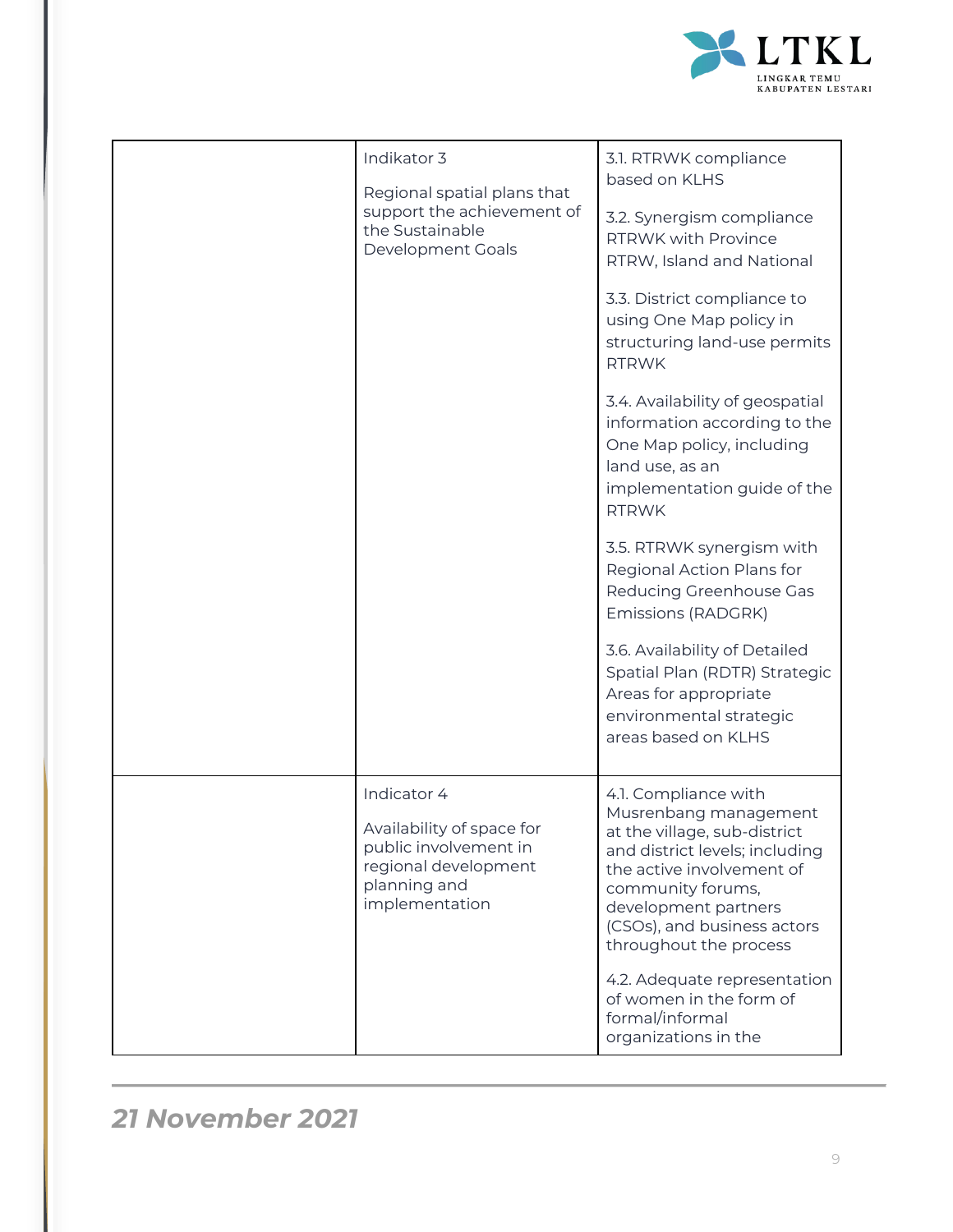

|                                                                                        | development planning<br>process (example:<br>Musrembang, dll)<br>4.3. The establishment of a<br>Multistakeholder<br>Institutional Forum in the<br>regional development<br>planning process as a means<br>of communication<br>4.4. Implementation of an<br>integrated system of<br>planning, budgeting,<br>procurement of<br>goods/services (e-planning,<br>e-budgeting & e-<br>procurement) in accordance<br>with statutory provisions and<br>accessible to the public                                                                                                                                                |
|----------------------------------------------------------------------------------------|-----------------------------------------------------------------------------------------------------------------------------------------------------------------------------------------------------------------------------------------------------------------------------------------------------------------------------------------------------------------------------------------------------------------------------------------------------------------------------------------------------------------------------------------------------------------------------------------------------------------------|
| Indicator 5<br>Disclosure of public<br>information and related<br>complaint mechanisms | 5.1. Compliance with the<br>discussion of development<br>issues is carried out openly<br>5.2. The District Information<br>Comission (Pejabat<br>Penyedia Dokumen)is<br>functioning well<br>5.3. Availability of<br><b>Government Agencies</b><br>Performance Accountability<br>System (SAKIP) which<br>summarizes the cascading<br>performance of all<br>agencies/services and offices<br>under the district<br>government<br>5.4. Availability of<br><b>Government Agencies</b><br>Performance Accountability<br>Report (LAKIP) all<br>Agency/Dinas and Offices<br>under the district<br>government to be accessible |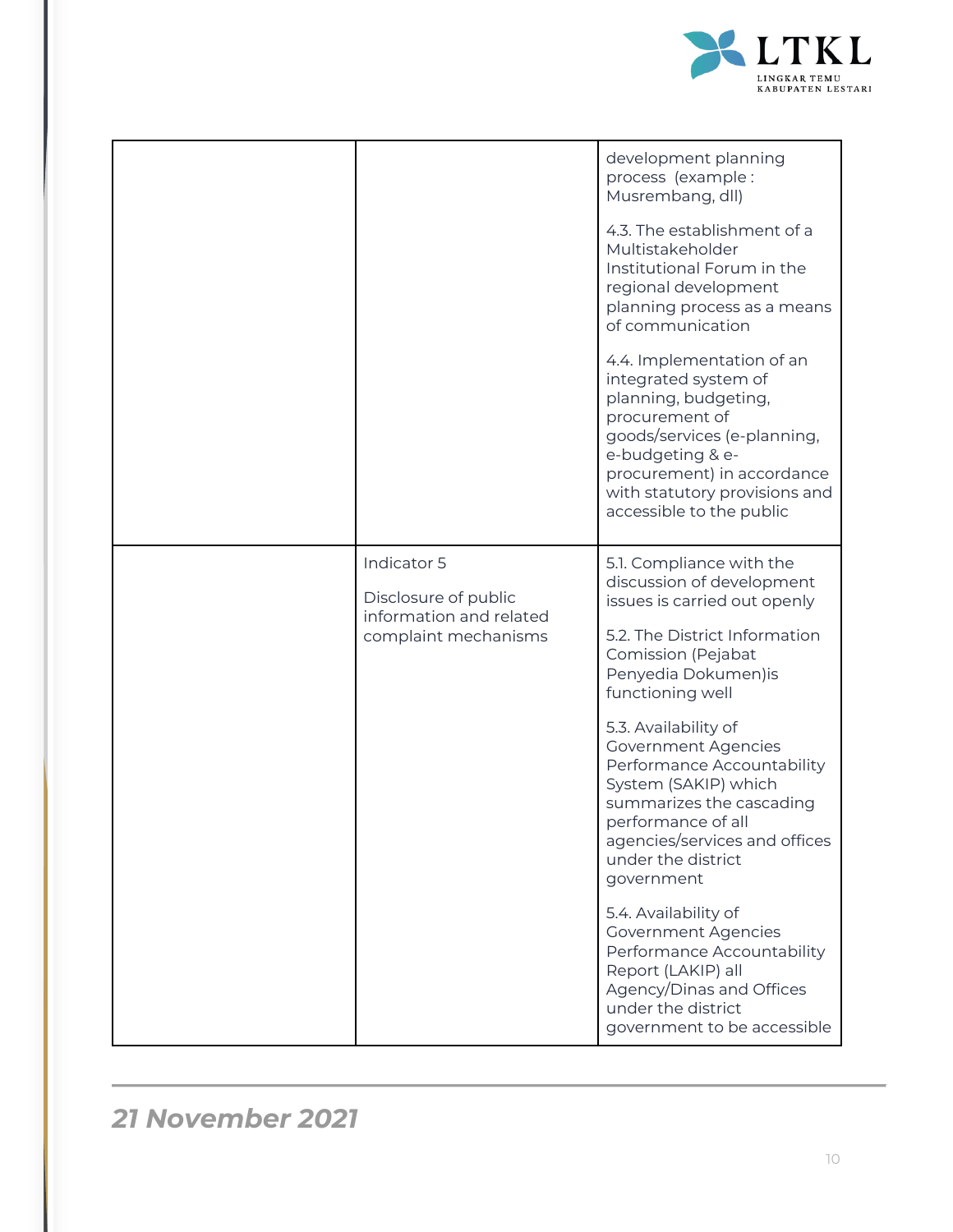

|  | to the public                                                                    |
|--|----------------------------------------------------------------------------------|
|  | 5.5. Availability of rules,<br>mechanisms and standards<br>for public complaints |
|  | 5.6. Achieving the target of<br>handling public complaints                       |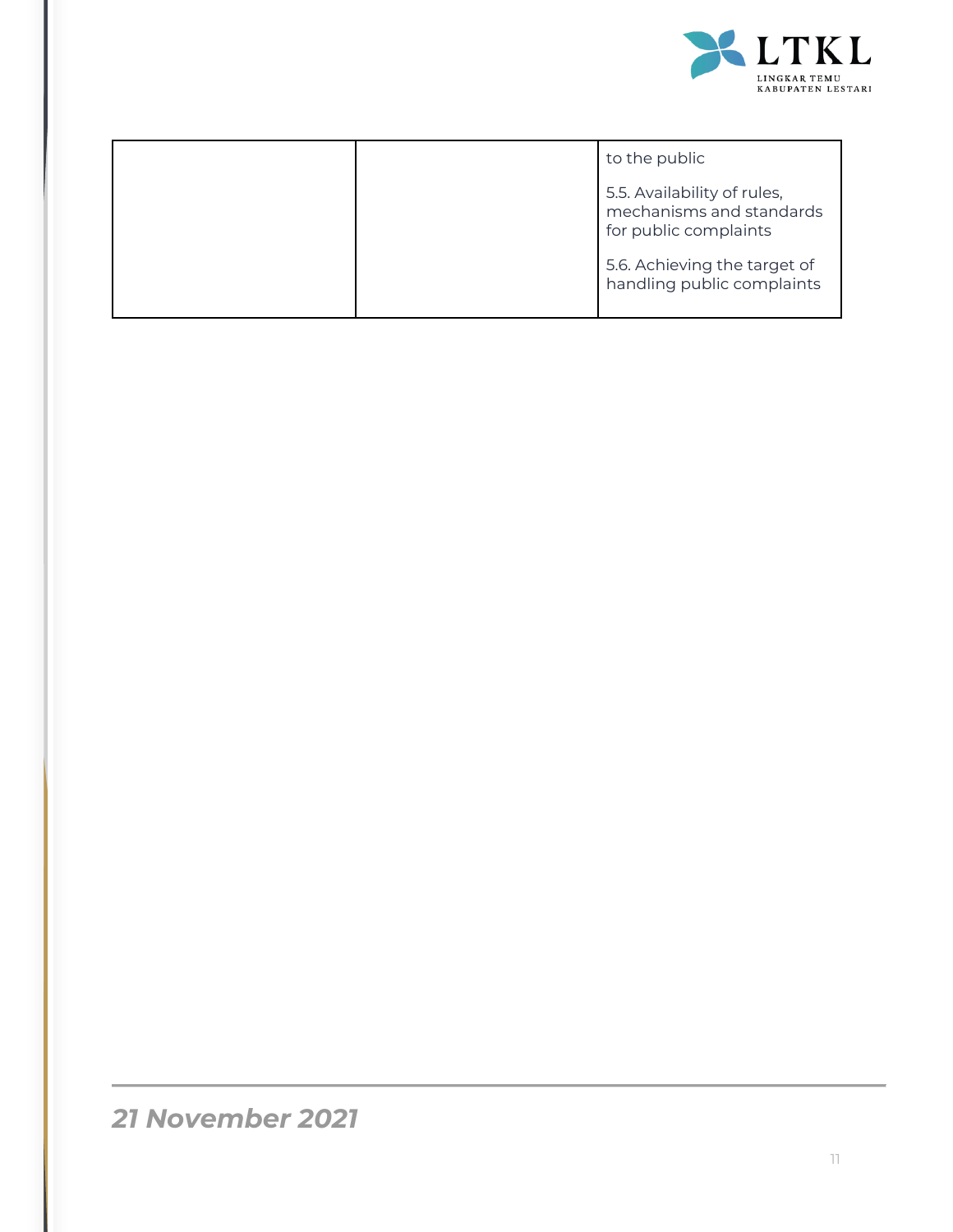

● Detail information on Data alignment and status for each framework (SDGs, RSPO JC, TERPERCAYA, SOURCE-UP, SLRT and other optional framework e.g. LandScale depend on the district)

|              |            |                                       | באסחורףוס ון זוו אסווסווויוסווגט זיזווו אס כסוווףווכס ווונט טווס ווווסגרואן             |                                                                                                                                                                  |                                                                                                                                                                                                                                                                                                                                                                                                                                   |
|--------------|------------|---------------------------------------|-----------------------------------------------------------------------------------------|------------------------------------------------------------------------------------------------------------------------------------------------------------------|-----------------------------------------------------------------------------------------------------------------------------------------------------------------------------------------------------------------------------------------------------------------------------------------------------------------------------------------------------------------------------------------------------------------------------------|
| No           | Variables  | Sustainable Landscape Goals           | Indicators*   Bold/underlined = Core, Normal =<br>Landscape-dependent, Italic: Optional | <b>Description</b>                                                                                                                                               | <b>KDSD Alignment</b>                                                                                                                                                                                                                                                                                                                                                                                                             |
| $\mathbf{1}$ | Ecosystems | 1.1 Protect and restore<br>ecosystems | 1.1.1 Natural ecosystem protection                                                      | How far the natural ecosystem is<br>protected, by law or other effective<br>strategies                                                                           | <b>KDSD Indicator:</b><br>1.3 Compliance in terms of formulation of District RPJMD/RPJP,<br>which integrates Environmental Protection and Management Plan<br>(RPPLH)<br>15.1 Achieving targeted size of protected areas within Nature<br>Conservation Area (Kawasan Pelestarian Alam/KPA), Nature Reserve<br>Area (Kawasan Suaka Alam/KSA), and Protected Forests (Hutan<br>Lindung/HL), as stipulated by the national government |
|              |            |                                       | 1.1.2 Natural ecosystem conversion                                                      | Conversion of natural ecosystems to<br>other land uses, disaggregated by<br>land cover type                                                                      |                                                                                                                                                                                                                                                                                                                                                                                                                                   |
|              |            |                                       | .1.3 Natural ecosystem degradation                                                      | Degradation of natural ecosystems,<br>disaggregated by land cover type                                                                                           |                                                                                                                                                                                                                                                                                                                                                                                                                                   |
|              |            |                                       | 1.1.4 Ecosystem restoration                                                             | Restoration of degraded ecosystems,<br>disaggregated by restoration type                                                                                         | <b>KDSD Indicator:</b><br>15.3 Achieving targeted increase and restoration/rehabilitation of<br>degraded lands and important catchment areas<br>15.5 Achieving target on the conservation/restoration efforts of<br>forest, peatland, Essential Ecosystem Area (Kawasan Ekosistem<br>Esensial/KEE) and High Conservation Value (HCV)                                                                                              |
|              |            |                                       | 1.5 Natural ecosystem connectivity                                                      | Connectivity & fragmentation of the<br>natural ecosystem                                                                                                         |                                                                                                                                                                                                                                                                                                                                                                                                                                   |
|              |            |                                       | 1.2.1 Threatened species                                                                | Changes in threats to threatened<br>species                                                                                                                      |                                                                                                                                                                                                                                                                                                                                                                                                                                   |
|              |            |                                       | 1.2.2 Biodiversity habitat conversion                                                   | Conversion of natural ecosystems in<br>areas classified as important for<br>biodiversity including Protected Areas<br>(PAs) and Key Biodiversity Areas<br>(KBAs) | <b>KDSD Indicator:</b><br>15.1 Achieving targeted size of protected areas within Nature<br>Conservation Area (Kawasan Pelestarian Alam/KPA), Nature Reserve<br>Area (Kawasan Suaka Alam/KSA), and Protected Forests (Hutan<br>Lindung/HL), as stipulated by the national government                                                                                                                                               |

Example (All benchmarks will be compiled into one matrix)